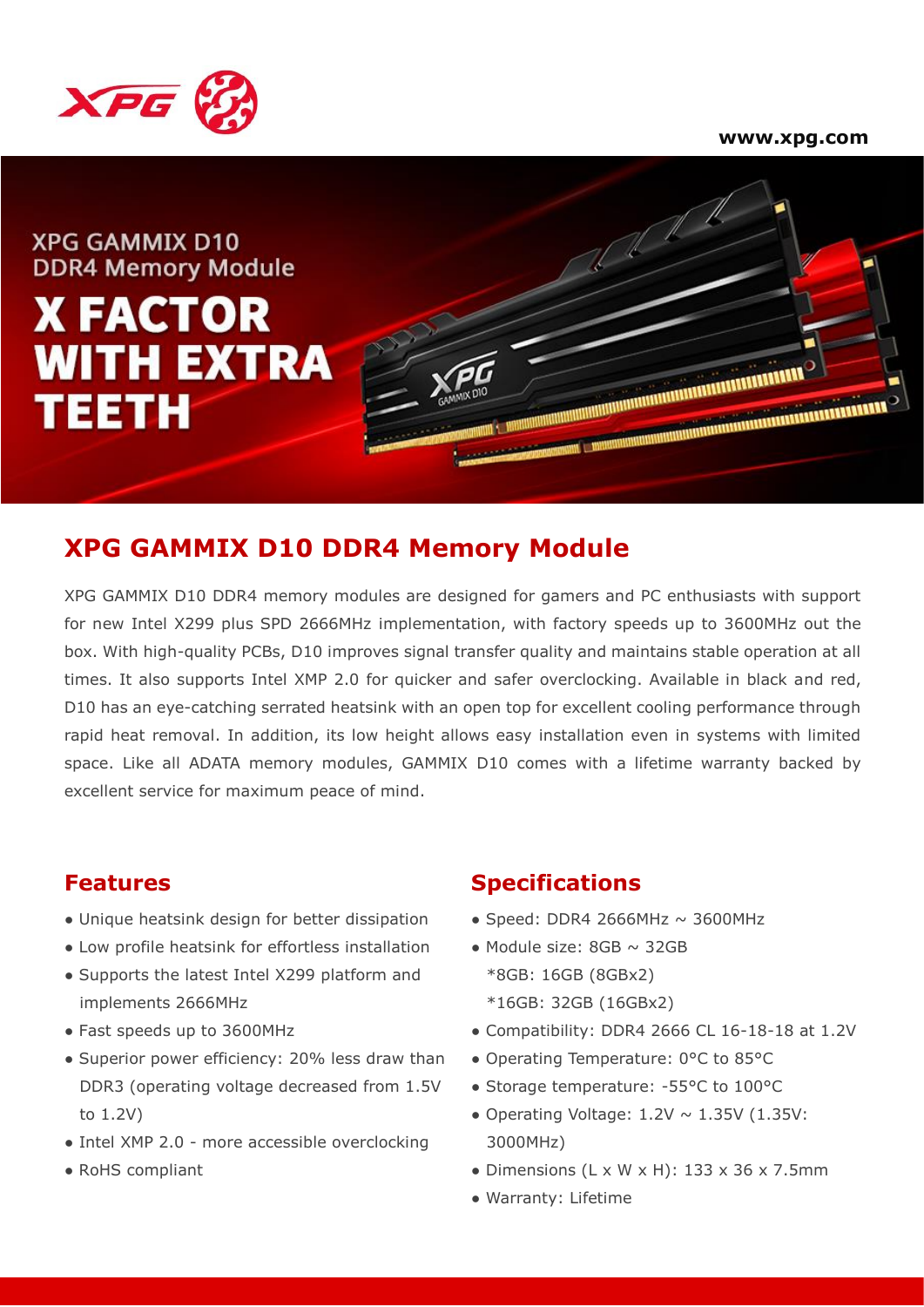

**www.xpg.com**

## **Model Number / EAN Code Red Heatsink Edition**

| <b>Package</b>                    | <b>Speed/Capacity</b> |      | <b>Model Number</b>  | <b>EAN Code</b> |  |
|-----------------------------------|-----------------------|------|----------------------|-----------------|--|
|                                   | 3000MHz               | 8GB  | AX4U300038G16A-BR10  | N/A             |  |
| <b>Bulk</b>                       |                       | 16GB | AX4U3000316G16A-BR10 | N/A             |  |
|                                   | 2666MHz               | 8GB  | AX4U266638G16-SRG    | 4713218462381   |  |
|                                   |                       | 16GB | AX4U2666316G16-SRG   | 4713218462398   |  |
|                                   | 3000MHz               | 8GB  | AX4U300038G16A-SR10  | 4710273771618   |  |
|                                   |                       | 16GB | AX4U3000316G16A-SR10 | 4710273772929   |  |
| <b>Single</b><br><b>Color Box</b> | 3200MHz               | 8GB  | AX4U320038G16-SR10   | 4713218468550   |  |
|                                   |                       |      | AX4U320038G16A-SR10  | 4710273774770   |  |
|                                   |                       | 16GB | AX4U3200316G16-SR10  | 4713218468581   |  |
|                                   |                       |      | AX4U3200316G16A-SR10 | 4710273775166   |  |
|                                   | 3600MHz               | 8GB  | AX4U360038G18A-SR10  | 4710273774565   |  |
|                                   | 2666MHz               | 8GB  | AX4U266638G16-DRG    | 4713218462503   |  |
|                                   |                       | 16GB | AX4U2666316G16-DRG   | 4713218462510   |  |
|                                   | 3000MHz               | 8GB  | AX4U300038G16A-DR10  | 4710273771625   |  |
|                                   |                       | 16GB | AX4U3000316G16A-DR10 | 4710273772936   |  |
| <b>Dual</b><br><b>Color Box</b>   | 3200MHz               |      | AX4U320038G16-DR10   | 4713218468604   |  |
|                                   |                       | 8GB  | AX4U320038G16A-DR10  | 4710273774787   |  |
|                                   |                       | 16GB | AX4U3200316G16-DR10  | 4713218468628   |  |
|                                   |                       |      | AX4U3200316G16A-DR10 | 4710273775173   |  |
|                                   | 3600MHz               | 8GB  | AX4U360038G18A-DR10  | 4710273774572   |  |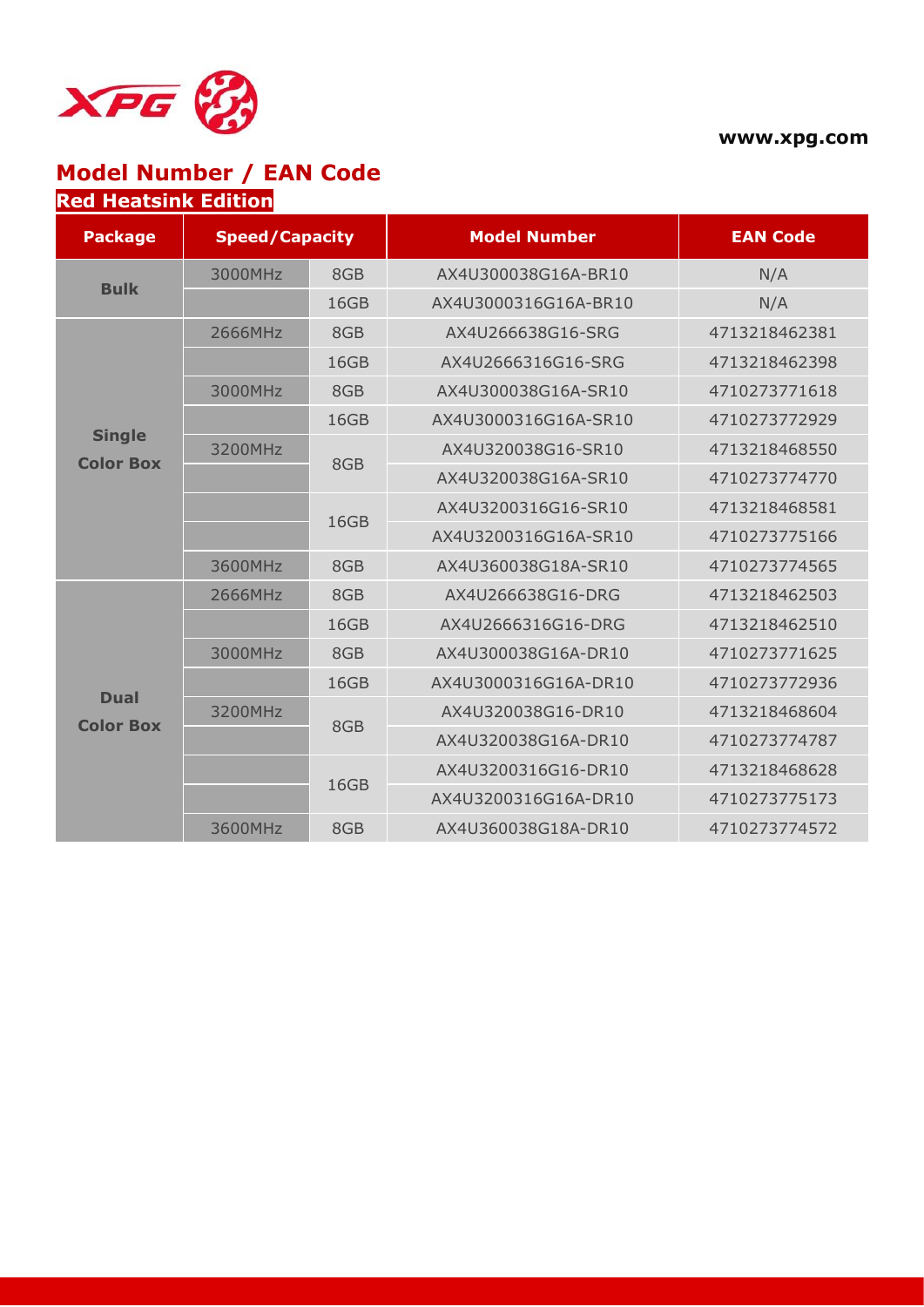

#### **www.xpg.com**

# **Black Heatsink Edition**

| <b>Package</b>   | <b>Speed/Capacity</b> |      | <b>Model Number</b>  | <b>EAN Code</b> |  |
|------------------|-----------------------|------|----------------------|-----------------|--|
| <b>Bulk</b>      | 3000MHz               | 8GB  | AX4U300038G16A-BB10  | N/A             |  |
|                  | 3000MHz               | 16GB | AX4U3000316G16A-BB10 | N/A             |  |
|                  | 2666MHz               | 8GB  | AX4U266638G16-SBG    | 4713218462121   |  |
|                  | 2666MHz               | 16GB | AX4U2666316G16-SBG   | 4713218462138   |  |
|                  | 3000MHz               | 8GB  | AX4U300038G16A-SB10  | 4710273771595   |  |
|                  | 3000MHz               | 16GB | AX4U3000316G16A-SB10 | 4710273771595   |  |
| <b>Single</b>    | 3200MHz               | 8GB  | AX4U320038G16-SB10   | 4713218468567   |  |
| <b>Color Box</b> | 3200MHz               | 8GB  | AX4U320038G16A-SB10  | 4710273774794   |  |
|                  | 3200MHz               | 16GB | AX4U3200316G16-SB10  | 4713218468574   |  |
|                  | 3200MHz               | 16GB | AX4U3200316G16A-SB10 | 4710273775180   |  |
|                  | 3600MHz               | 8GB  | AX4U360038G18A-SB10  | 4710273774541   |  |
|                  | 3600MHz               | 16GB | AX4U3600316G18A-SB10 | 4710273775456   |  |
|                  | 2666MHz               | 8GB  | AX4U266638G16-DBG    | 4713218462183   |  |
|                  | 2666MHz               | 16GB | AX4U2666316G16-DBG   | 4713218462190   |  |
|                  | 3000MHz               | 8GB  | AX4U300038G16A-DB10  | 4710273772912   |  |
|                  | 3000MHz               | 16GB | AX4U3000316G16A-DB10 | 4710273771601   |  |
| <b>Dual</b>      | 3200MHz               | 8GB  | AX4U320038G16-DB10   | 4713218468598   |  |
| <b>Color Box</b> | 3200MHz               | 8GB  | AX4U320038G16A-DB10  | 4710273774800   |  |
|                  | 3200MHz               | 16GB | AX4U3200316G16-DB10  | 4713218468611   |  |
|                  | 3200MHz               | 16GB | AX4U3200316G16A-DB10 | 4710273775197   |  |
|                  | 3600MHz               | 8GB  | AX4U360038G18A-DB10  | 4710273774558   |  |
|                  | 3600MHz               | 16GB | AX4U3600316G18A-DB10 | 4710273775463   |  |